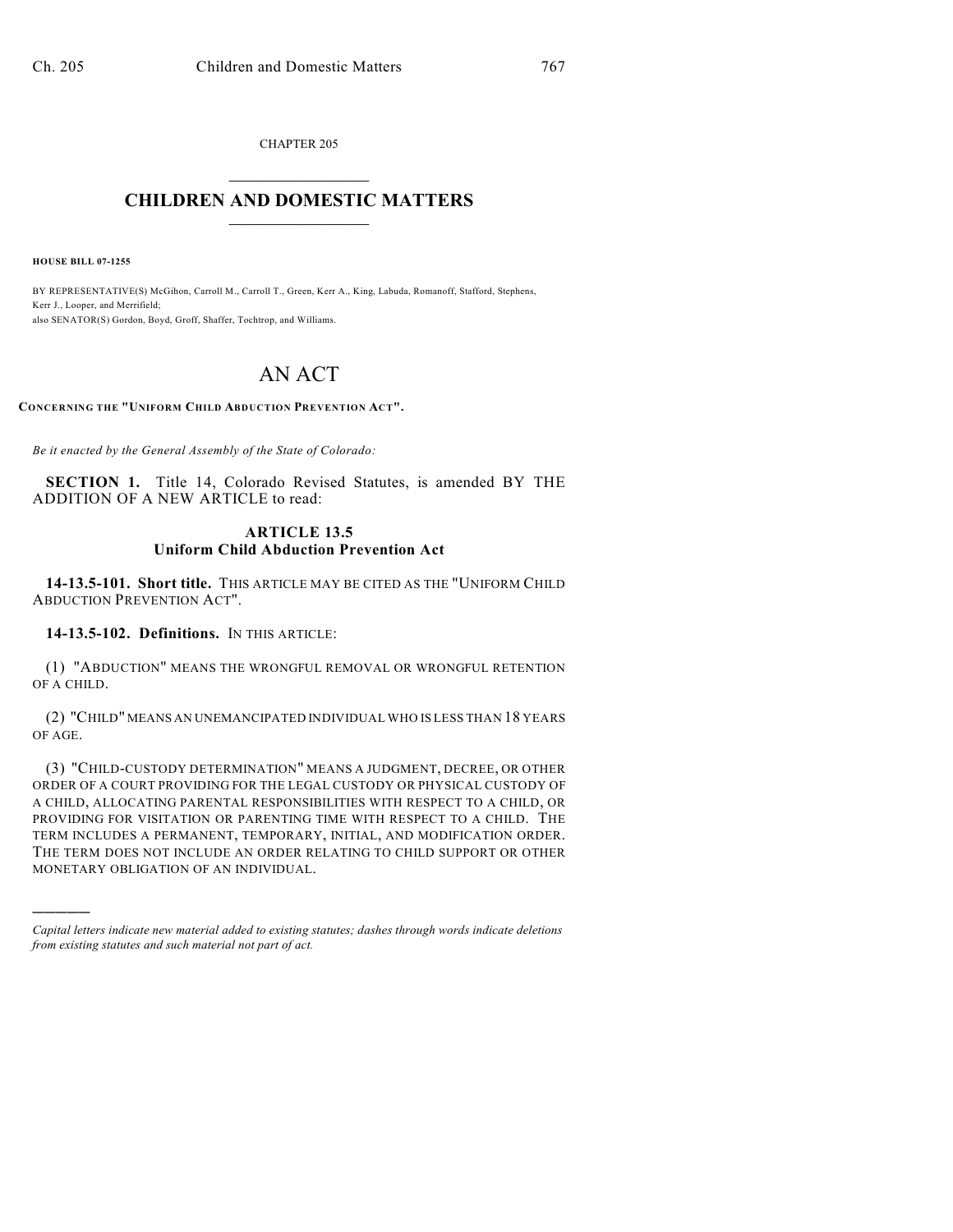(4) "CHILD-CUSTODY PROCEEDING" MEANS A PROCEEDING IN WHICH THE LEGAL CUSTODY OR PHYSICAL CUSTODY OF A CHILD, THE ALLOCATION OF PARENTAL RESPONSIBILITIES WITH RESPECT TO A CHILD, OR VISITATION OR PARENTING TIME WITH RESPECT TO A CHILD IS AT ISSUE. THE TERM INCLUDES A PROCEEDING FOR DIVORCE, DISSOLUTION OF MARRIAGE, LEGAL SEPARATION, NEGLECT, ABUSE, DEPENDENCY, GUARDIANSHIP, PATERNITY, TERMINATION OF PARENTAL RIGHTS, OR PROTECTION FROM DOMESTIC VIOLENCE OR DOMESTIC ABUSE. THE TERM DOES NOT INCLUDE A PROCEEDING INVOLVING JUVENILE DELINQUENCY OR CONTRACTUAL EMANCIPATION.

(5) "COURT" MEANS AN ENTITY AUTHORIZED UNDER THE LAW OF A STATE TO ESTABLISH, ENFORCE, OR MODIFY A CHILD-CUSTODY DETERMINATION.

(6) "PETITION" INCLUDES A MOTION OR ITS EQUIVALENT.

(7) "RECORD" MEANS INFORMATION THAT IS INSCRIBED ON A TANGIBLE MEDIUM OR THAT IS STORED IN AN ELECTRONIC OR OTHER MEDIUM AND IS RETRIEVABLE IN PERCEIVABLE FORM.

(8) "STATE" MEANS A STATE OF THE UNITED STATES, THE DISTRICT OF COLUMBIA, PUERTO RICO, THE UNITED STATES VIRGIN ISLANDS, OR ANY TERRITORY OR INSULAR POSSESSION SUBJECT TO THE JURISDICTION OF THE UNITED STATES. THE TERM INCLUDES A FEDERALLY RECOGNIZED INDIAN TRIBE OR NATION.

(9) "TRAVEL DOCUMENT" MEANS RECORDS RELATING TO A TRAVEL ITINERARY, INCLUDING TRAVEL TICKETS, PASSES, RESERVATIONS FOR TRANSPORTATION, OR ACCOMMODATIONS. THE TERM DOES NOT INCLUDE A PASSPORT OR VISA.

(10) "WRONGFUL REMOVAL" MEANS THE TAKING OF A CHILD THAT BREACHES RIGHTS OF CUSTODY OR ORDERS CONCERNING THE ALLOCATION OF PARENTAL RESPONSIBILITIES OR BREACHES RIGHTS OF VISITATION OR PARENTING TIME GIVEN OR RECOGNIZED UNDER THE LAW OF THIS STATE.

(11) "WRONGFUL RETENTION" MEANS THE KEEPING OR CONCEALING OF A CHILD THAT BREACHES RIGHTS OF CUSTODY OR ORDERS CONCERNING THE ALLOCATION OF PARENTAL RESPONSIBILITIES OR BREACHES RIGHTS OF VISITATION OR PARENTING TIME GIVEN OR RECOGNIZED UNDER THE LAW OF THIS STATE.

**14-13.5-103. Cooperation and communication among courts.** SECTIONS 14-13-110, 14-13-111, AND 14-13-112 SHALL APPLY TO COOPERATION AND COMMUNICATIONS AMONG COURTS IN PROCEEDINGS UNDER THIS ARTICLE.

**14-13.5-104. Actions for abduction prevention measures.** (1) A COURT ON ITS OWN MOTION MAY ORDER ABDUCTION PREVENTION MEASURES IN A CHILD-CUSTODY PROCEEDING IF THE COURT FINDS THAT THE EVIDENCE ESTABLISHES A CREDIBLE RISK OF ABDUCTION OF THE CHILD.

(2) A PARTY TO A CHILD-CUSTODY DETERMINATION OR ANOTHER INDIVIDUAL OR ENTITY HAVING A RIGHT UNDER THE LAW OF THIS STATE OR ANY OTHER STATE TO SEEK A CHILD-CUSTODY DETERMINATION FOR THE CHILD MAY FILE A PETITION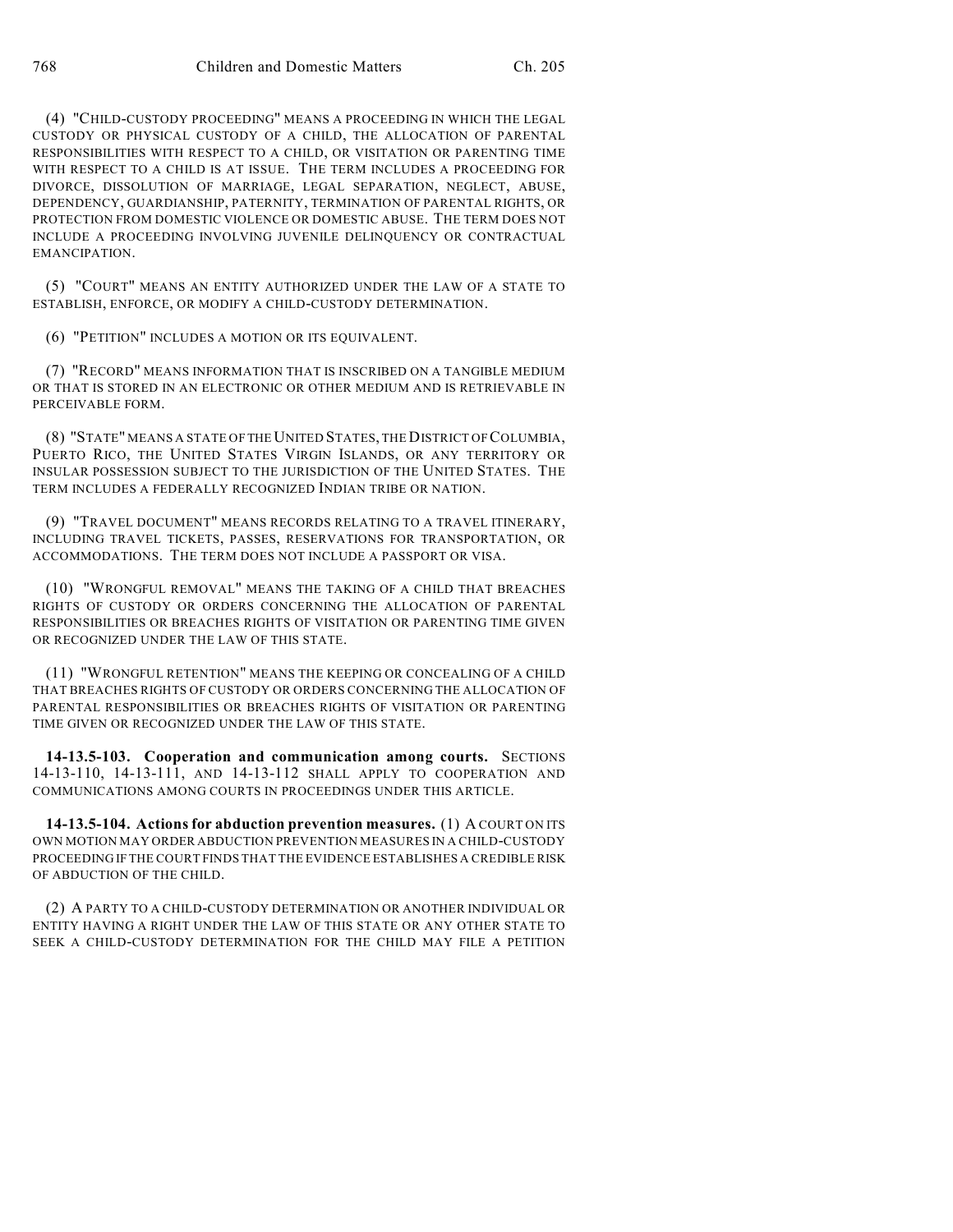SEEKING ABDUCTION PREVENTION MEASURES TO PROTECT THE CHILD UNDER THIS ARTICLE.

**14-13.5-105. Jurisdiction.** (1) A PETITION UNDER THIS ARTICLE MAY BE FILED ONLY IN A COURT THAT HAS JURISDICTION TO MAKE A CHILD-CUSTODY DETERMINATION WITH RESPECT TO THE CHILD AT ISSUE UNDER THE "UNIFORM CHILD-CUSTODY JURISDICTION AND ENFORCEMENT ACT", ARTICLE 13 OF THIS TITLE.

(2) A COURT OF THIS STATE HAS TEMPORARY EMERGENCY JURISDICTION UNDER SECTION 14-13-204, IF THE COURT FINDS A CREDIBLE RISK OF ABDUCTION.

**14-13.5-106. Contents of petition.** (1) A PETITION UNDER THIS ARTICLE MUST BE VERIFIED AND INCLUDE A COPY OF ANY EXISTING CHILD-CUSTODY DETERMINATION, IF AVAILABLE. THE PETITION MUST SPECIFY THE RISK FACTORS FOR ABDUCTION, INCLUDING THE RELEVANT FACTORS DESCRIBED IN SECTION 14-13.5-107. SUBJECT TO SECTION 14-13-209, IF REASONABLY ASCERTAINABLE, THE PETITION MUST CONTAIN:

(a) THE NAME, DATE OF BIRTH, AND GENDER OF THE CHILD;

(b) THE CUSTOMARY ADDRESS AND CURRENT PHYSICAL LOCATION OF THE CHILD;

(c) THE IDENTITY, CUSTOMARY ADDRESS, AND CURRENT PHYSICAL LOCATION OF THE RESPONDENT;

(d) A STATEMENT OF WHETHER A PRIOR ACTION TO PREVENT ABDUCTION, DOMESTIC VIOLENCE, OR DOMESTIC ABUSE HAS BEEN FILED BY A PARTY OR OTHER INDIVIDUAL OR ENTITY HAVING CUSTODY OF THE CHILD, AND THE DATE, LOCATION, AND DISPOSITION OF THE ACTION;

(e) A STATEMENT OF WHETHER A PARTY TO THE PROCEEDING HAS BEEN ARRESTED FOR A CRIME RELATED TO DOMESTIC VIOLENCE, STALKING, OR CHILD ABUSE OR NEGLECT AND THE DATE, LOCATION, AND DISPOSITION OF THE CASE; AND

(f) ANY OTHER INFORMATION REQUIRED TO BE SUBMITTED TO THE COURT FOR A CHILD-CUSTODY DETERMINATION UNDER SECTION 14-13-209.

**14-13.5-107. Factors to determine risk of abduction.** (1) IN DETERMINING WHETHER THERE IS A CREDIBLE RISK OF ABDUCTION OF A CHILD, THE COURT SHALL CONSIDER ANY EVIDENCE THAT THE PETITIONER OR RESPONDENT:

(a) HAS PREVIOUSLY ABDUCTED OR ATTEMPTED TO ABDUCT THE CHILD;

(b) HAS THREATENED TO ABDUCT THE CHILD;

(c) HAS RECENTLY ENGAGED IN ACTIVITIES THAT MAY INDICATE A PLANNED ABDUCTION, INCLUDING:

(I) ABANDONING EMPLOYMENT;

(II) SELLING A PRIMARY RESIDENCE;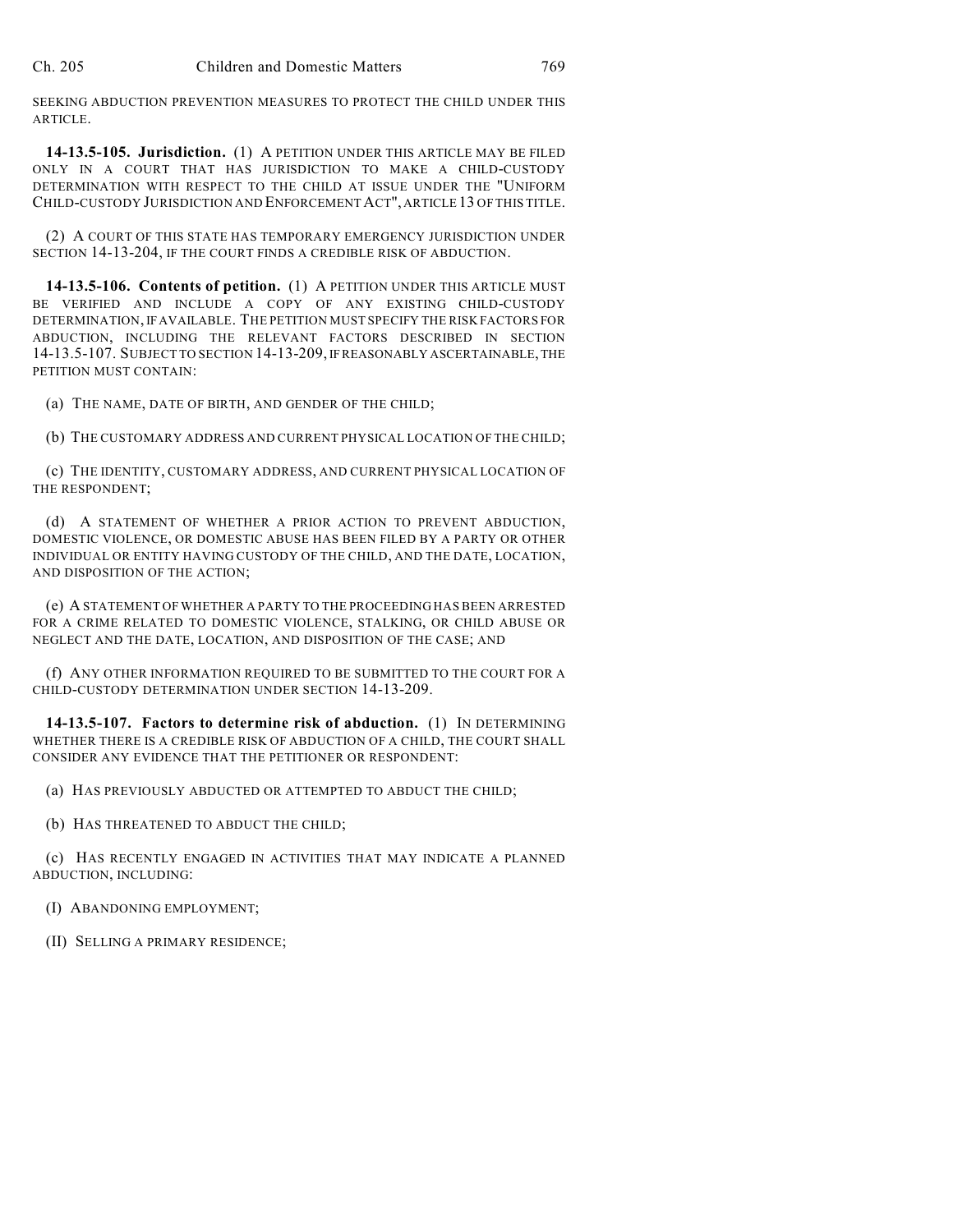(III) TERMINATING A LEASE;

(IV) CLOSING BANK OR OTHER FINANCIAL MANAGEMENT ACCOUNTS, LIQUIDATING ASSETS, HIDING OR DESTROYING FINANCIAL DOCUMENTS, OR CONDUCTING ANY UNUSUAL FINANCIAL ACTIVITIES;

(V) APPLYING FOR A PASSPORT OR VISA OR OBTAINING TRAVEL DOCUMENTS FOR THE RESPONDENT, A FAMILY MEMBER, OR THE CHILD; OR

(VI) SEEKING TO OBTAIN THE CHILD'S BIRTH CERTIFICATE OR SCHOOL OR MEDICAL RECORDS;

(d) HAS ENGAGED IN DOMESTIC VIOLENCE, DOMESTIC ABUSE, STALKING, OR CHILD ABUSE OR NEGLECT;

(e) HAS REFUSED TO FOLLOW A CHILD-CUSTODY DETERMINATION;

(f) LACKS STRONG FAMILIAL, FINANCIAL, EMOTIONAL, OR CULTURAL TIES TO THE STATE OR THE UNITED STATES;

(g) HAS STRONG FAMILIAL, FINANCIAL, EMOTIONAL, OR CULTURAL TIES TO ANOTHER STATE OR COUNTRY;

(h) IS LIKELY TO TAKE THE CHILD TO A COUNTRY THAT:

(I) IS NOT A PARTY TO THE "HAGUE CONVENTION ON THE CIVIL ASPECTS OF INTERNATIONAL CHILD ABDUCTION" AND DOES NOT PROVIDE FOR THE EXTRADITION OF AN ABDUCTING PARENT OR FOR THE RETURN OF AN ABDUCTED CHILD;

(II) IS A PARTY TO THE "HAGUE CONVENTION ON THE CIVIL ASPECTS OF INTERNATIONAL CHILD ABDUCTION" BUT:

(A) THE "HAGUE CONVENTION ON THE CIVIL ASPECTS OF INTERNATIONAL CHILD ABDUCTION" IS NOT IN FORCE BETWEEN THE UNITED STATES AND THAT COUNTRY;

(B) IS NONCOMPLIANT ACCORDING TO THE MOST RECENT COMPLIANCE REPORT ISSUED BY THE UNITED STATES DEPARTMENT OF STATE; OR

(C) LACKS LEGAL MECHANISMS FOR IMMEDIATELY AND EFFECTIVELY ENFORCING A RETURN ORDER UNDER THE "HAGUE CONVENTION ON THE CIVIL ASPECTS OF INTERNATIONAL CHILD ABDUCTION";

(III) POSES A RISK THAT THE CHILD'S PHYSICAL OR EMOTIONAL HEALTH OR SAFETY WOULD BE ENDANGERED IN THE COUNTRY BECAUSE OF SPECIFIC CIRCUMSTANCES RELATING TO THE CHILD OR BECAUSE OF HUMAN RIGHTS VIOLATIONS COMMITTED AGAINST CHILDREN;

(IV) HAS LAWS OR PRACTICES THAT WOULD:

(A) ENABLE THE RESPONDENT, WITHOUT DUE CAUSE, TO PREVENT THE PETITIONER FROM CONTACTING THE CHILD;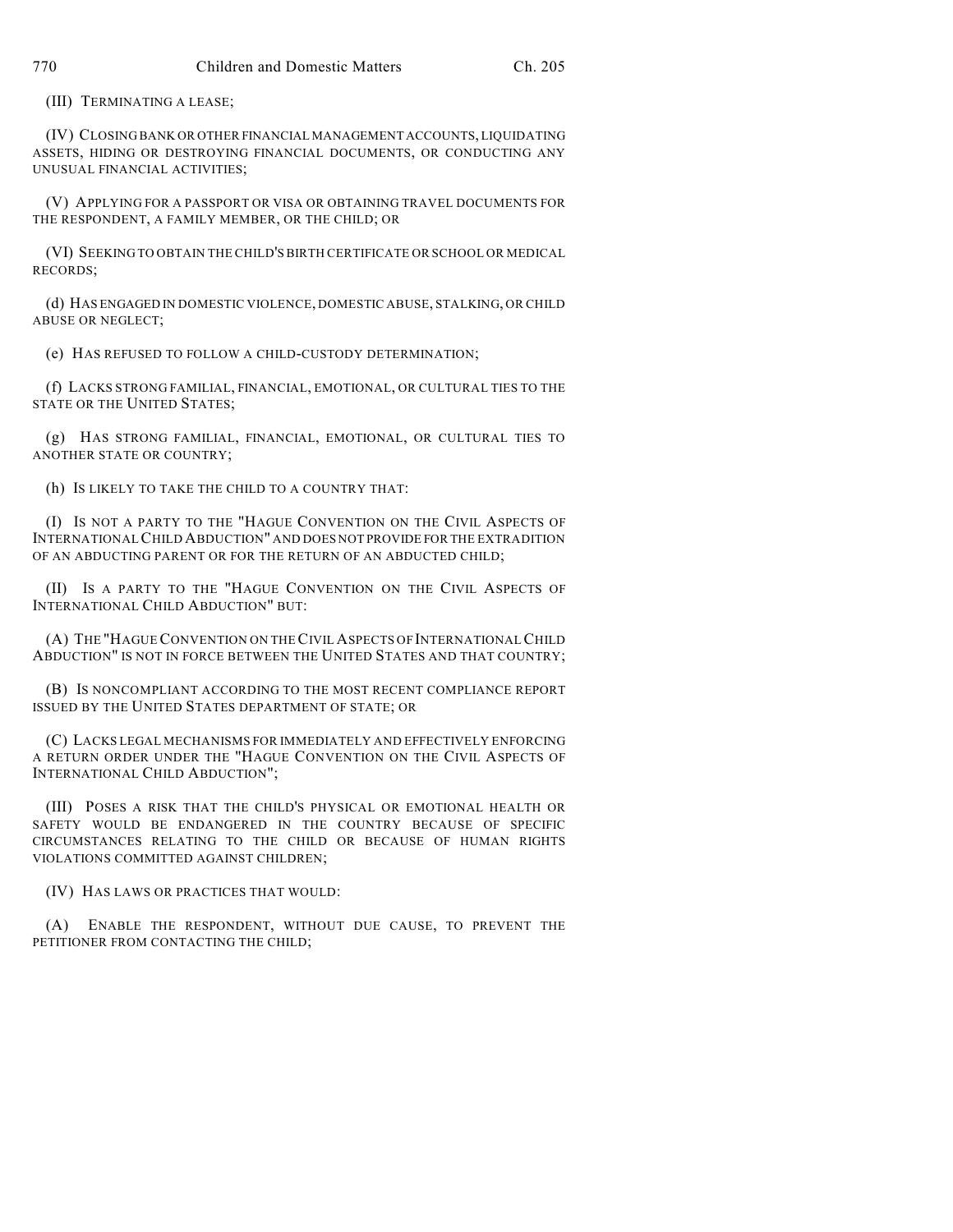(B) RESTRICT THE PETITIONER FROM FREELY TRAVELING TO OR EXITING FROM THE COUNTRY BECAUSE OF THE PETITIONER'S GENDER, NATIONALITY, MARITAL STATUS, OR RELIGION; OR

(C) RESTRICT THE CHILD'S ABILITY LEGALLY TO LEAVE THE COUNTRY AFTER THE CHILD REACHES THE AGE OF MAJORITY BECAUSE OF A CHILD'S GENDER, NATIONALITY, OR RELIGION;

(V) IS INCLUDED BY THE UNITED STATES DEPARTMENT OF STATE ON A CURRENT LIST OF STATE SPONSORS OF TERRORISM;

(VI) DOES NOT HAVE AN OFFICIAL UNITED STATES DIPLOMATIC PRESENCE IN THE COUNTRY; OR

(VII) IS ENGAGED IN ACTIVE MILITARY ACTION OR WAR, INCLUDING A CIVIL WAR, TO WHICH THE CHILD MAY BE EXPOSED;

(i) IS UNDERGOING A CHANGE IN IMMIGRATION OR CITIZENSHIP STATUS THAT WOULD ADVERSELY AFFECT THE RESPONDENT'S ABILITY TO REMAIN IN THE UNITED STATES LEGALLY;

(j) HAS HAD AN APPLICATION FOR UNITED STATES CITIZENSHIP DENIED;

(k) HAS FORGED OR PRESENTED MISLEADING OR FALSE EVIDENCE ON GOVERNMENT FORMS OR SUPPORTING DOCUMENTS TO OBTAIN OR ATTEMPT TO OBTAIN A PASSPORT, A VISA, TRAVEL DOCUMENTS, A SOCIAL SECURITY CARD, A DRIVER'S LICENSE, OR OTHER GOVERNMENT-ISSUED IDENTIFICATION CARD OR HAS MADE A MISREPRESENTATION TO THE UNITED STATES GOVERNMENT;

(l) HAS USED MULTIPLE NAMES TO ATTEMPT TO MISLEAD OR DEFRAUD; OR

(m) HAS ENGAGED IN ANY OTHER CONDUCT THE COURT CONSIDERS RELEVANT TO THE RISK OF ABDUCTION.

(2) IN THE HEARING ON A PETITION UNDER THIS ARTICLE, THE COURT SHALL CONSIDER ANY EVIDENCE THAT THE RESPONDENT BELIEVED IN GOOD FAITH THAT THE RESPONDENT'S CONDUCT WAS NECESSARY TO AVOID IMMINENT HARM TO THE CHILD OR RESPONDENT AND ANY OTHER EVIDENCE THAT MAY BE RELEVANT TO WHETHER THE RESPONDENT MAY BE PERMITTED TO REMOVE OR RETAIN THE CHILD.

**14-13.5-108. Provisions and measures to prevent abduction.** (1) IF A PETITION IS FILED UNDER THIS ARTICLE, THE COURT MAY ENTER AN ORDER THAT MUST INCLUDE:

(a) THE BASIS FOR THE COURT'S EXERCISE OF JURISDICTION;

(b) THE MANNER IN WHICH NOTICE AND OPPORTUNITY TO BE HEARD WERE GIVEN TO THE PERSONS ENTITLED TO NOTICE OF THE PROCEEDING;

(c) A DETAILED DESCRIPTION OF EACH PARTY'S CUSTODY AND VISITATION RIGHTS, RESIDENTIAL ARRANGEMENTS FOR THE CHILD, AND ANY CHILD-CUSTODY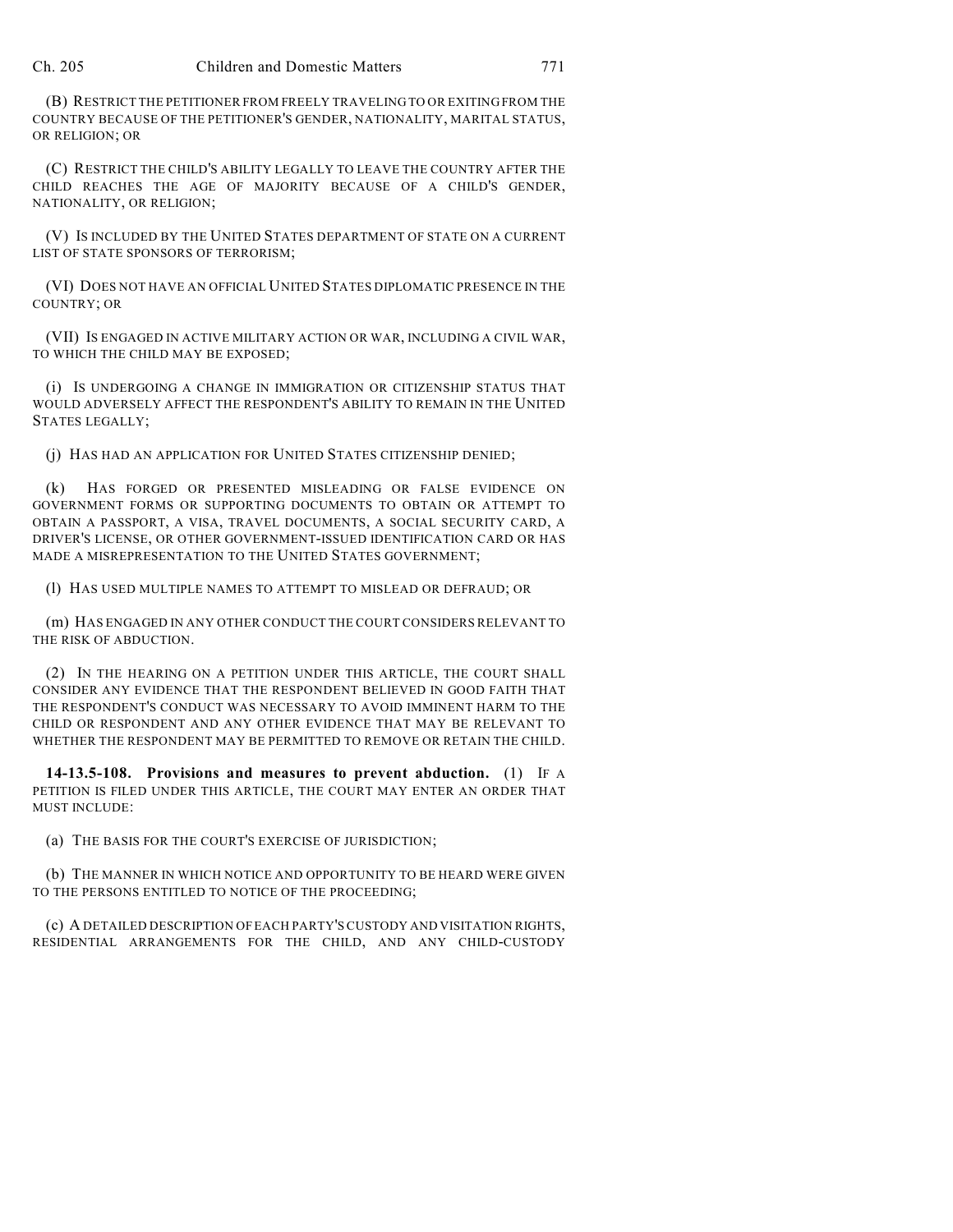DETERMINATIONS IN EFFECT;

(d) A PROVISION STATING THAT A VIOLATION OF THE ORDER MAY SUBJECT THE PARTY IN VIOLATION TO CIVIL AND CRIMINAL PENALTIES; AND

(e) IDENTIFICATION OF THE CHILD'S COUNTRY OF HABITUAL RESIDENCE AT THE TIME OF THE ISSUANCE OF THE ORDER.

(2) IF, AT A HEARING ON A PETITION UNDER THIS ARTICLE OR ON THE COURT'S OWN MOTION, THE COURT AFTER REVIEWING THE EVIDENCE FINDS A CREDIBLE RISK OF ABDUCTION OF THE CHILD, THE COURT SHALL ENTER AN ABDUCTION PREVENTION ORDER. THE ORDER MUST INCLUDE THE PROVISIONS REQUIRED BY SUBSECTION (1) OF THIS SECTION AND MEASURES AND CONDITIONS, INCLUDING THOSE IN SUBSECTIONS (3), (4), AND (5) OF THIS SECTION, THAT ARE REASONABLY CALCULATED TO PREVENT ABDUCTION OF THE CHILD, GIVING DUE CONSIDERATION TO THE CUSTODY AND VISITATION RIGHTS OF THE PARTIES AND THE CHILD-CUSTODY DETERMINATIONS IN EFFECT AT THE TIME OF THE FILING OF THE PETITION UNDER THIS ARTICLE. THE COURT SHALL CONSIDER THE AGE OF THE CHILD, THE POTENTIAL HARM TO THE CHILD FROM AN ABDUCTION, THE LEGAL AND PRACTICAL DIFFICULTIES OF RETURNING THE CHILD TO THE JURISDICTION IF ABDUCTED, AND THE REASONS FOR THE POTENTIAL ABDUCTION, INCLUDING EVIDENCE OF DOMESTIC VIOLENCE, DOMESTIC ABUSE, STALKING, OR CHILD ABUSE OR NEGLECT.

(3) AN ABDUCTION PREVENTION ORDER MAY INCLUDE ONE OR MORE OF THE FOLLOWING:

(a) AN IMPOSITION OF TRAVEL RESTRICTIONS THAT REQUIRE THAT A PARTY TRAVELING WITH THE CHILD OUTSIDE A DESIGNATED GEOGRAPHICAL AREA PROVIDE THE OTHER PARTY WITH THE FOLLOWING:

(I) THE TRAVEL ITINERARY OF THE CHILD;

(II) A LIST OF PHYSICAL ADDRESSES AND TELEPHONE NUMBERS AT WHICH THE CHILD CAN BE REACHED AT SPECIFIED TIMES; AND

(III) COPIES OF ALL TRAVEL DOCUMENTS;

(b) A PROHIBITION OF THE RESPONDENT DIRECTLY OR INDIRECTLY FROM:

(I) REMOVING THE CHILD FROM THIS STATE, THE UNITED STATES, OR ANOTHER GEOGRAPHIC AREA WITHOUT PERMISSION OF THE COURT OR THE PETITIONER'S WRITTEN CONSENT;

(II) REMOVING OR RETAINING THE CHILD IN VIOLATION OF A CHILD-CUSTODY DETERMINATION;

(III) REMOVING THE CHILD FROM SCHOOL OR A CHILD-CARE OR SIMILAR FACILITY; OR

(IV) APPROACHING THE CHILD AT ANY LOCATION OTHER THAN A SITE DESIGNATED FOR SUPERVISED VISITATION OR SUPERVISED PARENTING TIME;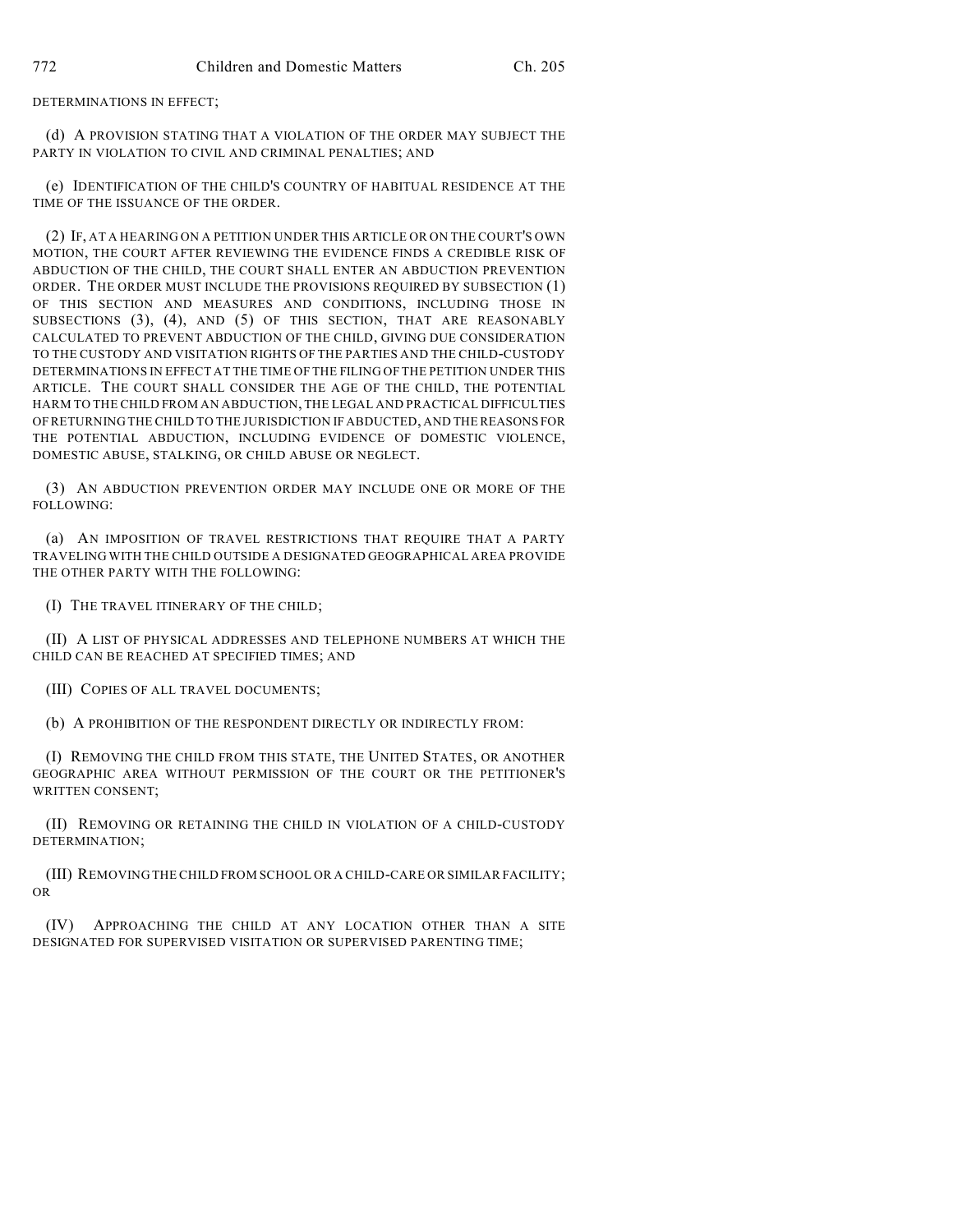(c) A REQUIREMENT THAT A PARTY REGISTER THE ORDER IN ANOTHER STATE AS A PREREQUISITE TO ALLOWING THE CHILD TO TRAVEL TO THAT STATE;

(d) WITH REGARD TO THE CHILD'S PASSPORT:

(I) A DIRECTION THAT THE PETITIONER PLACE THE CHILD'S NAME IN THE UNITED STATES DEPARTMENT OF STATE'S CHILD PASSPORT ISSUANCE ALERT PROGRAM;

(II) A REQUIREMENT THAT THE RESPONDENT SURRENDER TO THE COURT OR THE PETITIONER'S ATTORNEY ANY UNITED STATES OR FOREIGN PASSPORT ISSUED IN THE CHILD'S NAME, INCLUDING A PASSPORT ISSUED IN THE NAME OF BOTH THE PARENT AND THE CHILD; AND

(III) A PROHIBITION UPON THE RESPONDENT FROM APPLYING ON BEHALF OF THE CHILD FOR A NEW OR REPLACEMENT PASSPORT OR VISA;

(e) AS A PREREQUISITE TO EXERCISING CUSTODY, PARENTAL RESPONSIBILITIES, OR VISITATION OR PARENTING TIME, A REQUIREMENT THAT THE RESPONDENT PROVIDE:

(I) TO THE UNITED STATES DEPARTMENT OF STATE OFFICE OF CHILDREN'S ISSUES AND THE RELEVANT FOREIGN CONSULATE OR EMBASSY, AN AUTHENTICATED COPY OF THE ORDER DETAILING PASSPORT AND TRAVEL RESTRICTIONS FOR THE CHILD;

(II) TO THE COURT:

(A) PROOF THAT THE RESPONDENT HAS PROVIDED THE INFORMATION IN SUBPARAGRAPH (I) OF THIS PARAGRAPH (e); AND

(B) AN ACKNOWLEDGMENT IN A RECORD FROM THE RELEVANT FOREIGN CONSULATE OR EMBASSY THAT NO PASSPORT APPLICATION HAS BEEN MADE, OR PASSPORT ISSUED, ON BEHALF OF THE CHILD;

(III) TO THE PETITIONER, PROOF OF REGISTRATION WITH THE UNITED STATES EMBASSY OR OTHER UNITED STATES DIPLOMATIC PRESENCE IN THE DESTINATION COUNTRY AND WITH THE CENTRAL AUTHORITY FOR THE "HAGUE CONVENTION ON THE CIVIL ASPECTS OF INTERNATIONAL CHILD ABDUCTION", IF THAT CONVENTION IS IN EFFECT BETWEEN THE UNITED STATES AND THE DESTINATION COUNTRY, UNLESS ONE OF THE PARTIES OBJECTS; AND

(IV) A WRITTEN WAIVER UNDER THE FEDERAL "PRIVACY ACT OF 1974", 5 U.S.C. SECTION 552a, WITH RESPECT TO ANY DOCUMENT, APPLICATION, OR OTHER INFORMATION PERTAINING TO THE CHILD AUTHORIZING ITS DISCLOSURE TO THE COURT AND THE PETITIONER; AND

(f) UPON THE PETITIONER'S REQUEST, A REQUIREMENT THAT THE RESPONDENT OBTAIN AN ORDER FROM THE RELEVANT FOREIGN COUNTRY CONTAINING TERMS IDENTICAL TO THE CHILD-CUSTODY DETERMINATION ISSUED IN THE UNITED STATES.

(4) IN AN ABDUCTION PREVENTION ORDER, THE COURT MAY IMPOSE CONDITIONS ON THE EXERCISE OF CUSTODY, PARENTAL RESPONSIBILITIES, OR VISITATION OR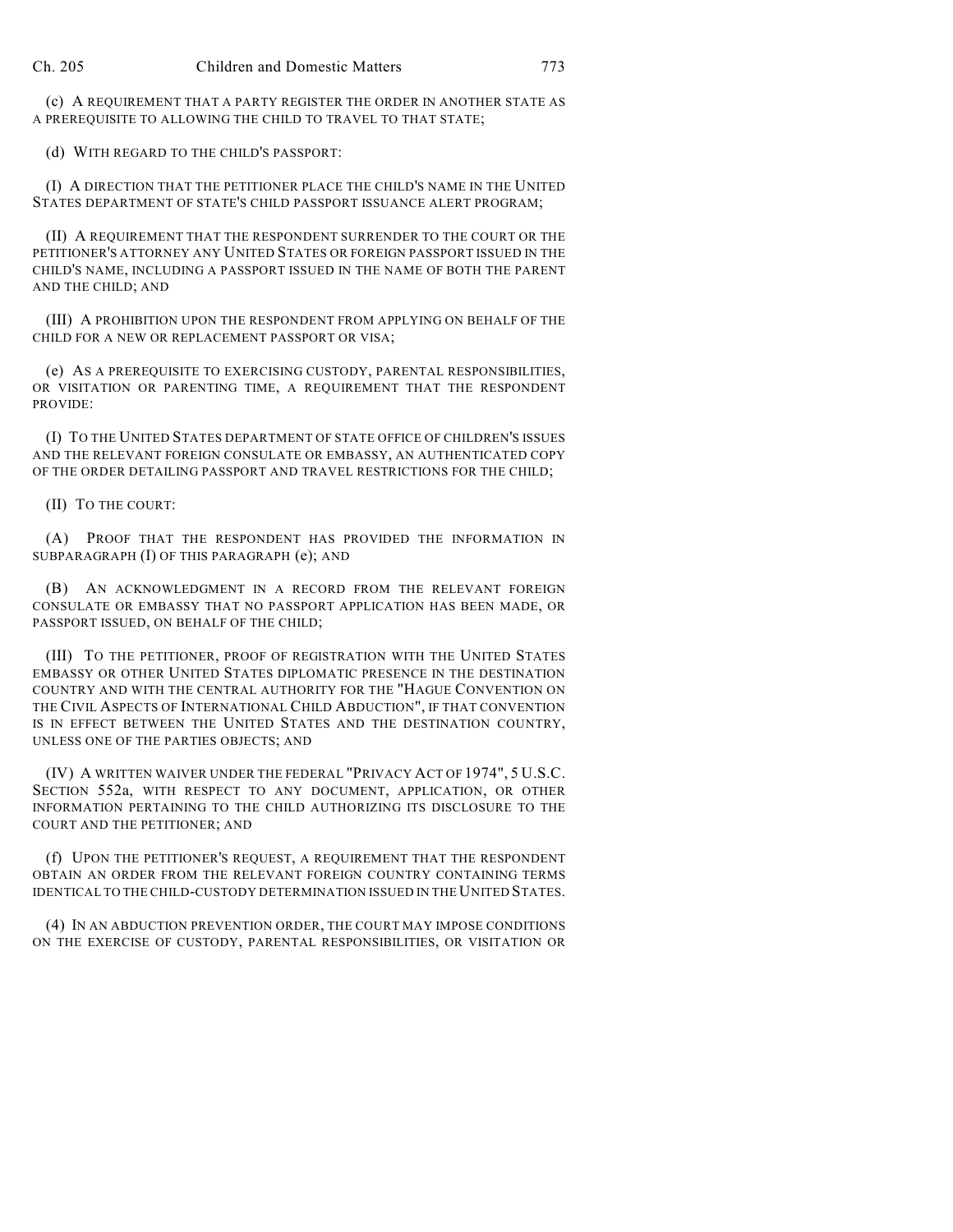PARENTING TIME THAT:

(a) LIMIT VISITATION OR PARENTING TIME OR REQUIRE THAT VISITATION OR PARENTING TIME WITH THE CHILD BY THE RESPONDENT BE SUPERVISED UNTIL THE COURT FINDS THAT SUPERVISION IS NO LONGER NECESSARY AND ORDER THE RESPONDENT TO PAY THE COSTS OF SUPERVISION;

(b) REQUIRE THE RESPONDENT TO POST A BOND OR PROVIDE OTHER SECURITY IN AN AMOUNT SUFFICIENT TO SERVE AS A FINANCIAL DETERRENT TO ABDUCTION, THE PROCEEDS OF WHICH MAY BE USED TO PAY FOR THE REASONABLE EXPENSES OF RECOVERY OF THE CHILD, INCLUDING REASONABLE ATTORNEYS FEES AND COSTS IF THERE IS AN ABDUCTION; AND

(c) REQUIRE THE RESPONDENT TO OBTAIN EDUCATION ON THE POTENTIALLY HARMFUL EFFECTS TO THE CHILD FROM ABDUCTION.

(5) TO PREVENT IMMINENT ABDUCTION OF A CHILD, A COURT MAY:

(a) ISSUE A WARRANT TO TAKE PHYSICAL CUSTODY OF THE CHILD UNDER SECTION 14-13.5-109 OR THE LAW OF THIS STATE OTHER THAN THIS ARTICLE;

(b) DIRECT THE USE OF LAW ENFORCEMENT TO TAKE ANY ACTION REASONABLY NECESSARY TO LOCATE THE CHILD, OBTAIN RETURN OF THE CHILD, OR ENFORCE A CUSTODY DETERMINATION UNDER THIS ARTICLE OR THE LAW OF THIS STATE OTHER THAN THIS ARTICLE; OR

(c) GRANT ANY OTHER RELIEF ALLOWED UNDER THE LAW OF THIS STATE OTHER THAN THIS ARTICLE.

(6) THE REMEDIES PROVIDED IN THIS ARTICLE ARE CUMULATIVE AND DO NOT AFFECT THE AVAILABILITY OF OTHER REMEDIES TO PREVENT ABDUCTION.

**14-13.5-109. Warrant to take physical custody of child.** (1) IF A PETITION UNDER THIS ARTICLE CONTAINS ALLEGATIONS, AND THE COURT FINDS THAT THERE IS A CREDIBLE RISK THAT THE CHILD IS IMMINENTLY LIKELY TO BE WRONGFULLY REMOVED, THE COURT MAY ISSUE AN EX PARTE WARRANT TO TAKE PHYSICAL CUSTODY OF THE CHILD.

(2) THE RESPONDENT ON A PETITION UNDER SUBSECTION (1) OF THIS SECTION MUST BE AFFORDED AN OPPORTUNITY TO BE HEARD AT THE EARLIEST POSSIBLE TIME AFTER THE EX PARTE WARRANT IS EXECUTED, BUT NOT LATER THAN THE NEXT JUDICIAL DAY UNLESS A HEARING ON THAT DATE IS IMPOSSIBLE. IN THAT EVENT, THE COURT SHALL HOLD THE HEARING ON THE FIRST JUDICIAL DAY POSSIBLE.

(3) AN EX PARTE WARRANT UNDER SUBSECTION (1) OF THIS SECTION TO TAKE PHYSICAL CUSTODY OF A CHILD MUST:

(a) RECITE THE FACTS UPON WHICH A DETERMINATION OF A CREDIBLE RISK OF IMMINENT WRONGFUL REMOVAL OF THE CHILD IS BASED;

(b) DIRECT LAW ENFORCEMENT OFFICERS TO TAKE PHYSICAL CUSTODY OF THE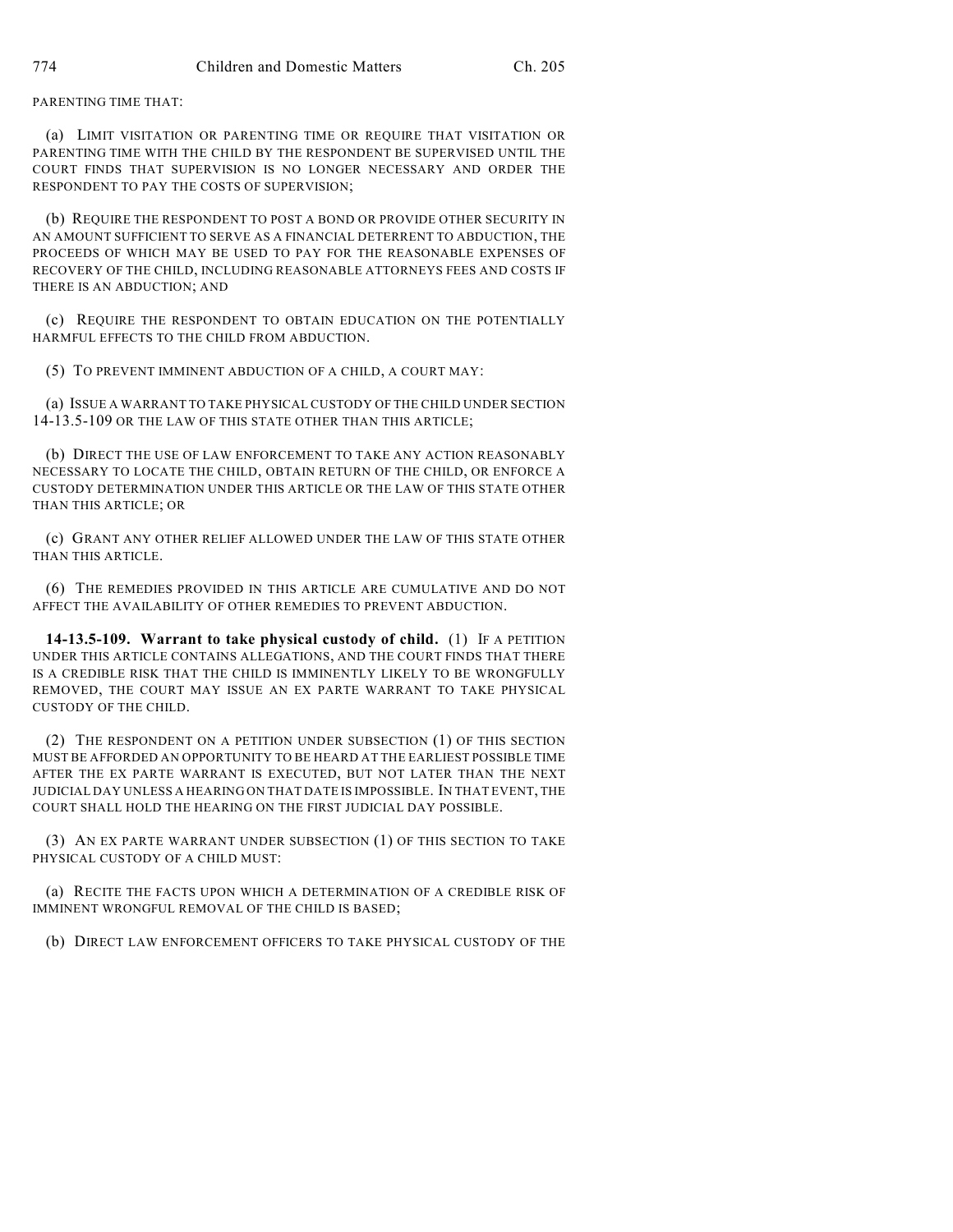CHILD IMMEDIATELY;

(c) STATE THE DATE AND TIME FOR THE HEARING ON THE PETITION; AND

(d) PROVIDE FOR THE SAFE INTERIM PLACEMENT OF THE CHILD PENDING FURTHER ORDER OF THE COURT.

(4) IF FEASIBLE, BEFORE ISSUING A WARRANT AND BEFORE DETERMINING THE PLACEMENT OF THE CHILD AFTER THE WARRANT IS EXECUTED, THE COURT MAY ORDER A SEARCH OF THE RELEVANT DATABASES OF THE NATIONAL CRIME INFORMATION CENTER SYSTEM AND SIMILAR STATE DATABASES TO DETERMINE IF EITHER THE PETITIONER OR RESPONDENT HAS A HISTORY OF DOMESTIC VIOLENCE, STALKING, OR CHILD ABUSE OR NEGLECT.

(5) THE PETITION AND WARRANT MUST BE SERVED ON THE RESPONDENT WHEN OR IMMEDIATELY AFTER THE CHILD IS TAKEN INTO PHYSICAL CUSTODY.

(6) A WARRANT TO TAKE PHYSICAL CUSTODY OF A CHILD, ISSUED BY THIS STATE OR ANOTHER STATE, IS ENFORCEABLE THROUGHOUT THIS STATE. IF THE COURT FINDS THAT A LESS INTRUSIVE REMEDY WILL NOT BE EFFECTIVE, IT MAY AUTHORIZE LAW ENFORCEMENT OFFICERS TO ENTER PRIVATE PROPERTY TO TAKE PHYSICAL CUSTODY OF THE CHILD. IF REQUIRED BY EXIGENT CIRCUMSTANCES, THE COURT MAY AUTHORIZE LAW ENFORCEMENT OFFICERS TO MAKE A FORCIBLE ENTRY AT ANY HOUR.

(7) IF THE COURT FINDS, AFTER A HEARING, THAT A PETITIONER SOUGHT AN EX PARTE WARRANT UNDER SUBSECTION (1) OF THIS SECTION FOR THE PURPOSE OF HARASSMENT OR IN BAD FAITH, THE COURT MAY AWARD THE RESPONDENT REASONABLE ATTORNEYS FEES, COSTS, AND EXPENSES.

(8) THIS ARTICLE DOES NOT AFFECT THE AVAILABILITY OF RELIEF ALLOWED UNDER THE LAW OF THIS STATE OTHER THAN THIS ARTICLE.

**14-13.5-110. Duration of abduction prevention order.** (1) AN ABDUCTION PREVENTION ORDER REMAINS IN EFFECT UNTIL THE EARLIEST OF:

(a) THE TIME STATED IN THE ORDER;

(b) THE EMANCIPATION OF THE CHILD;

(c) THE CHILD'S ATTAINING EIGHTEEN YEARS OF AGE; OR

(d) THE TIME THE ORDER IS MODIFIED, REVOKED, VACATED, OR SUPERSEDED BY A COURT WITH JURISDICTION UNDER SECTIONS 14-13-201 TO 14-13-203.

**14-13.5-111. Uniformity of applications and construction.** IN APPLYING AND CONSTRUING THIS UNIFORM ACT, CONSIDERATION MUST BE GIVEN TO THE NEED TO PROMOTE UNIFORMITY OF THE LAW WITH RESPECT TO ITS SUBJECT MATTER AMONG STATES THAT ENACT IT.

## **14-13.5-112. Relation to electronic signatures in global and national**